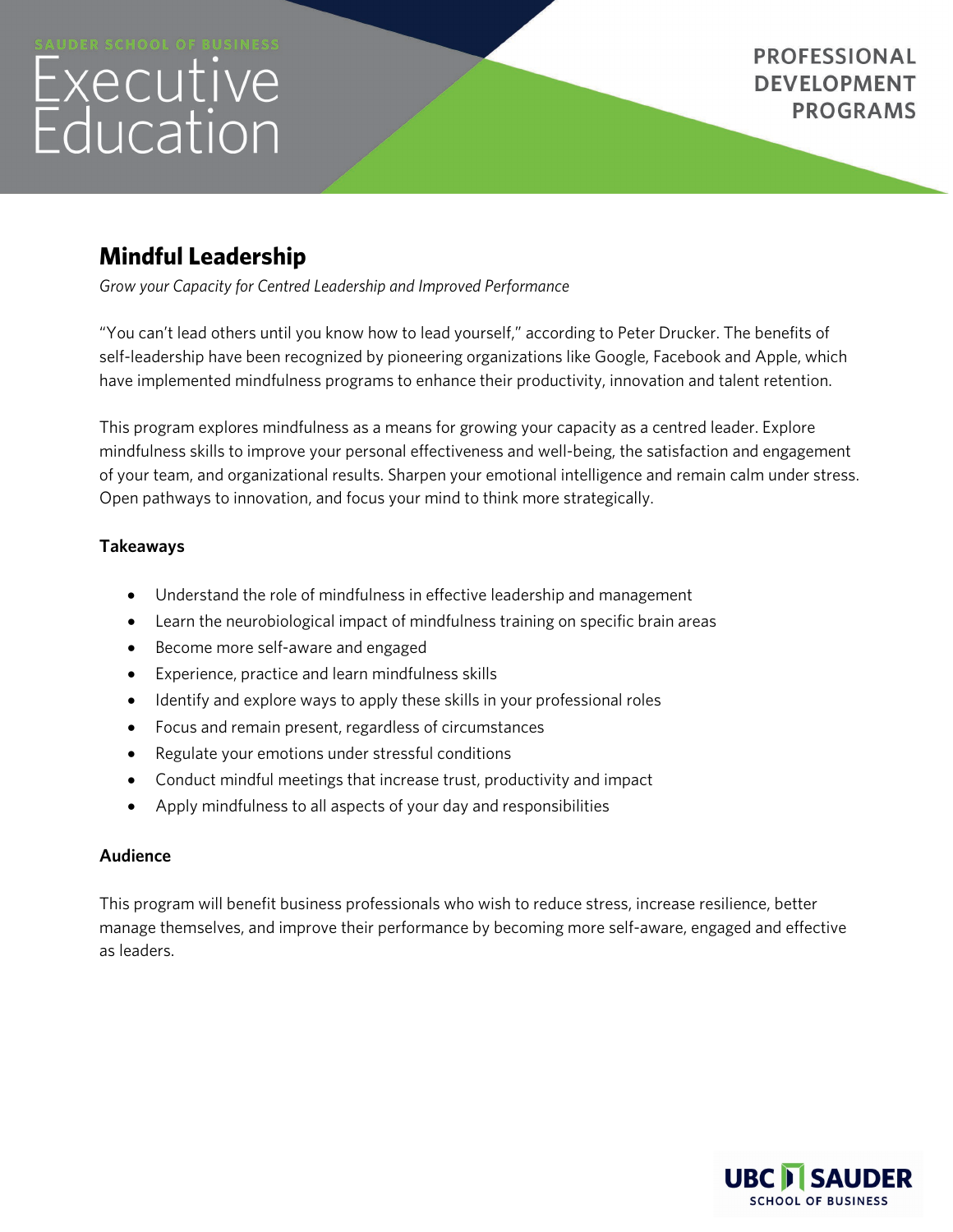#### **Program Content**

Mindfulness as Modern Practice

- The neuroscience of mindfulness, stress and emotion
- The benefits of mindfulness for the business leader and the organization

Mindfulness and the Strategic Leader

- The disciplines and practices of the mindful leader
- The role of mindfulness in strategic decision making and innovation
- Bringing mindfulness into the workplace and integrating it into company culture

Managing Yourself through Mindfulness

- Using mindfulness to increase your self-awareness and presence in the moment
- Awareness vs. auto-pilot: how to build focus and reduce distraction
- Stress management: responding to situations rather than reacting to them
- Enhancing your performance under pressure

Relationship Building

- Emotional contagion: the impact of stress within teams and organizations
- Improving relationships through emotional intelligence
- Compassion as a driving force in healthy relationships
- Mindfulness as a vehicle for increasing trust, commitment and motivation

Mindfulness Skills and Techniques

- Introduction and practice of mindfulness meditation
- Maintaining your practice

#### **Special Feature**

This interactive workshop includes applied exercises to help you build mindfulness and a centred leadership presence. You will leave the program with practical tools you can apply immediately to your work and life.

#### **Program Leader**

Dr. Alex Trisoglio is an executive coach and leadership adviser with extensive experience in leadership development, improving individual and team performance, and catalyzing organizational change. He is also trained in mindfulness-based stress reduction and self-compassion. His experience includes nineteen years advising senior leaders at McKinsey & Co. and four years working with the CEO and Management Team at IFC/The World Bank.